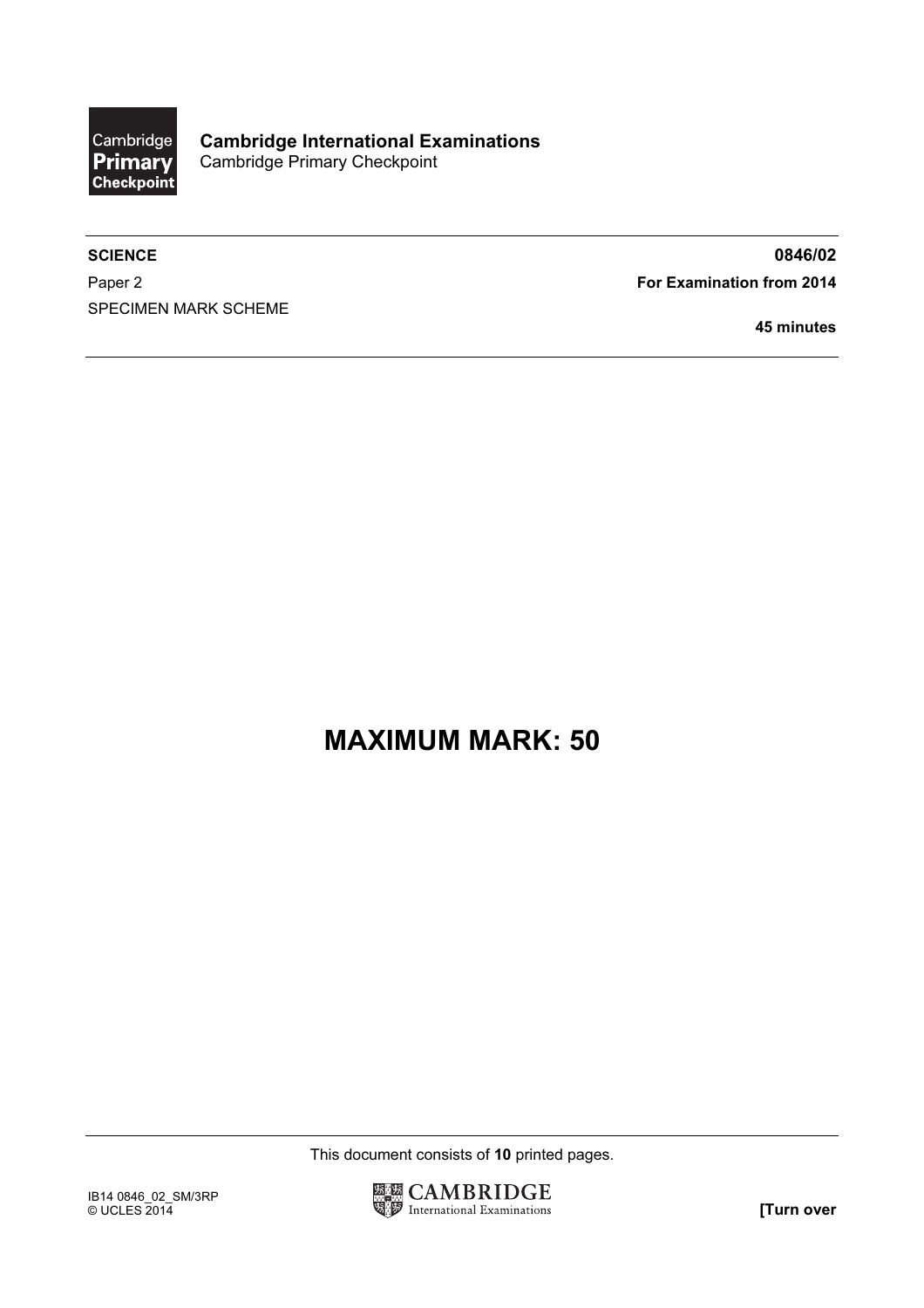| <b>Question</b> | 1           |                                                                                                                                                                                                                                                                              |                                                                                                                                                                |
|-----------------|-------------|------------------------------------------------------------------------------------------------------------------------------------------------------------------------------------------------------------------------------------------------------------------------------|----------------------------------------------------------------------------------------------------------------------------------------------------------------|
| Part            | <b>Mark</b> | <b>Answer</b>                                                                                                                                                                                                                                                                | <b>Further Information</b>                                                                                                                                     |
|                 | 2           | The Sun takes 1 year to orbit the Earth.<br>$\checkmark$<br>The Earth takes 1 year to orbit the Sun.<br>The Earth takes 24 hours to orbit the Sun.<br>The Earth spins on its axis once every 24<br>$\checkmark$<br>hours.<br>The Earth spins on its axis once every<br>year. | 2 ticks, both correct $= 2$<br>marks<br>2 ticks, 1 correct = 1 mark<br>3 ticks, $2$ correct = 1 mark<br>3 ticks, 1 correct = $0$ mark<br>4 or 5 ticks = 0 mark |
| <b>Total</b>    | 2           |                                                                                                                                                                                                                                                                              |                                                                                                                                                                |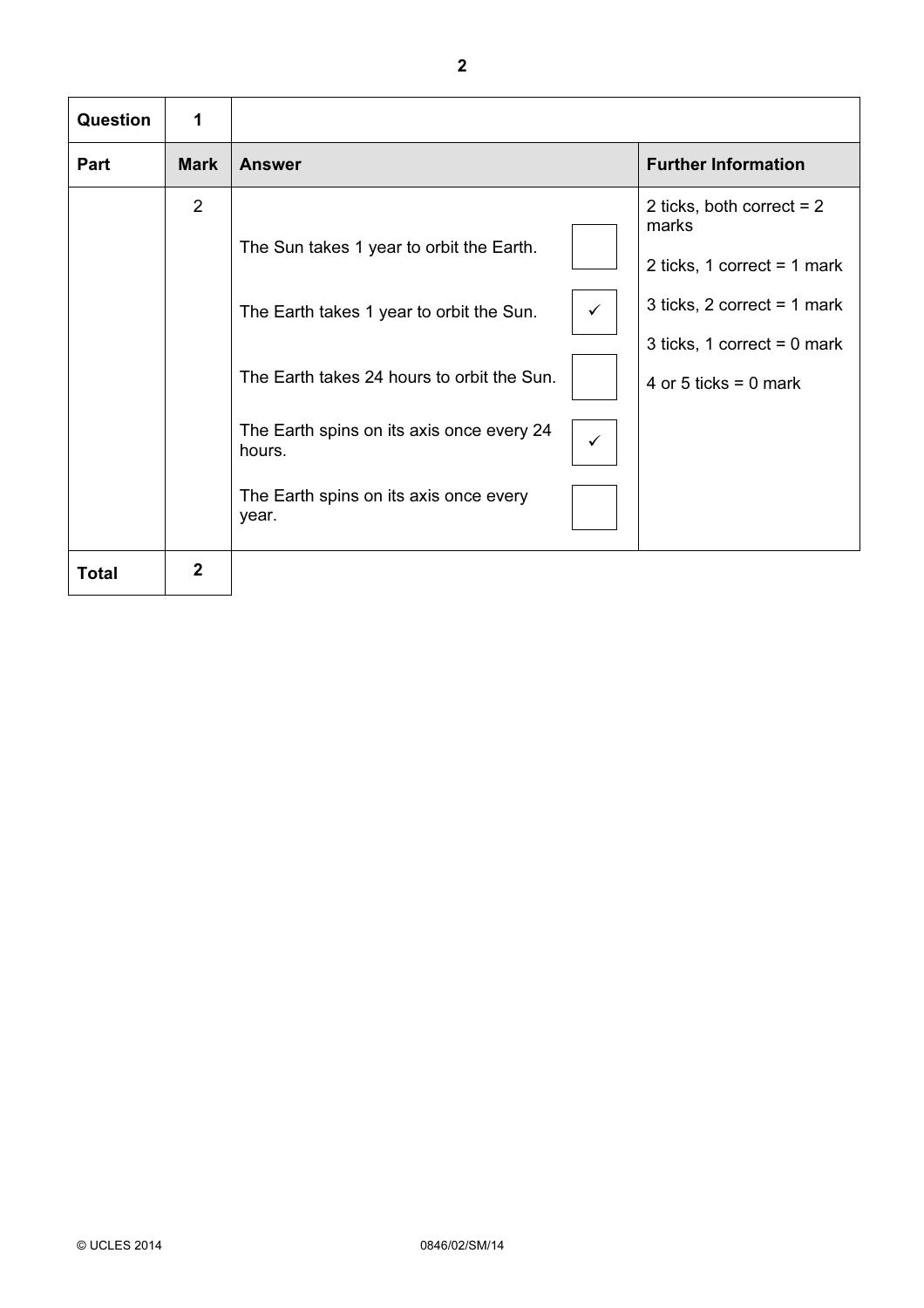| Question     | $\overline{2}$ |                                                  |                                     |
|--------------|----------------|--------------------------------------------------|-------------------------------------|
| Part         | <b>Mark</b>    | <b>Answer</b>                                    | <b>Further Information</b>          |
| (a)          | 1              |                                                  | Both columns correct<br>$= 1$ mark  |
|              |                | living things<br>things that have<br>never lived |                                     |
|              |                | rock<br>kangaroo                                 |                                     |
|              |                | sand<br>rat                                      |                                     |
|              |                | seaweed                                          |                                     |
|              |                |                                                  |                                     |
|              |                |                                                  |                                     |
| (b)          | $\mathbf{1}$   | it grows<br>$\checkmark$                         | 2 ticks, both correct<br>$= 1$ mark |
|              |                | it feels warm                                    | 2 ticks, 1 correct = $0$ marks      |
|              |                |                                                  | 3 ticks, 2 correct = $0$ marks      |
|              |                | it can get smaller                               | 4 ticks = $0$ marks                 |
|              |                | it makes young ones                              |                                     |
| <b>Total</b> | $\overline{2}$ |                                                  |                                     |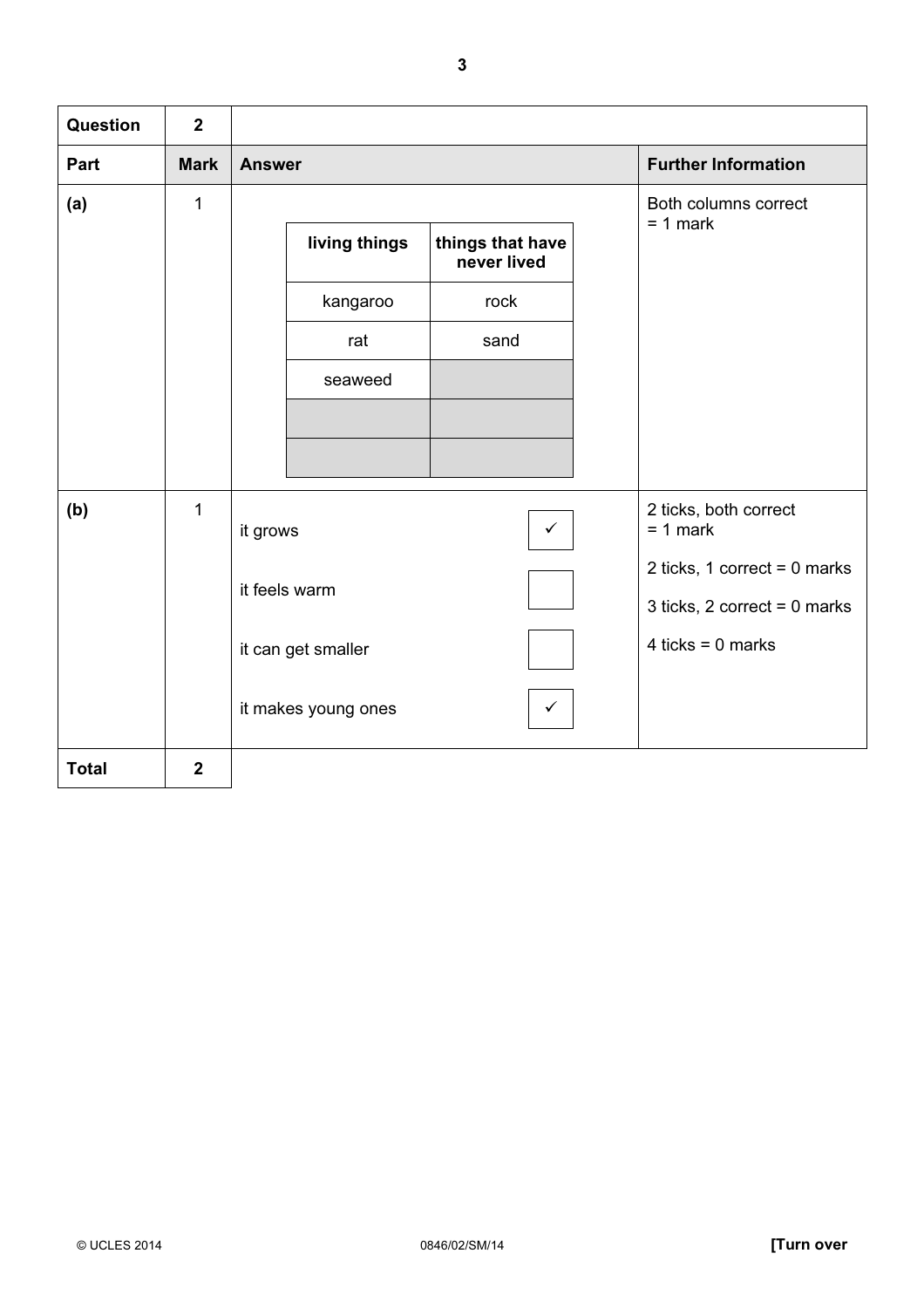| Question     | $\mathbf{3}$ |                                                        |       |                            |
|--------------|--------------|--------------------------------------------------------|-------|----------------------------|
| Part         | <b>Mark</b>  | <b>Answer</b>                                          |       | <b>Further Information</b> |
| (a)          | 1            |                                                        |       | All correct $= 1$ mark     |
|              |              | liquid<br>solid                                        | gas   |                            |
|              |              | butter<br>orange<br>juice                              | steam |                            |
|              |              | chocolate<br>water                                     |       |                            |
|              |              | ice                                                    |       |                            |
|              |              |                                                        |       |                            |
| (b)          | 1            | melting                                                |       |                            |
| (c)          | $\mathbf{1}$ | freezing                                               |       |                            |
| (d)          | $\mathbf{1}$ | (turns to) steam / water vapour /a gas /<br>evaporates |       | Do not accept it gets hot  |
| <b>Total</b> | 4            |                                                        |       |                            |

| <b>Question</b> | 4              |                                                                                                                                                                                                               |
|-----------------|----------------|---------------------------------------------------------------------------------------------------------------------------------------------------------------------------------------------------------------|
| <b>Part</b>     | <b>Mark</b>    | <b>Further Information</b><br><b>Answer</b>                                                                                                                                                                   |
| (a)             | $\overline{2}$ | meaning<br>term<br>3 correct = $2$ marks<br>an animal that eats another animal<br>producer<br>1 or 2 correct = 1 mark<br>predator<br>a green plant that makes its own food<br>an animal that is eaten<br>prey |
| (b)             | 1              | More than 1 circle<br>a plant that eats another plant<br>$= 0$ marks<br>a plant that eats an animal<br>an animal that eats a plant<br>a plant that eats plants and animals                                    |
| <b>Total</b>    | 3              |                                                                                                                                                                                                               |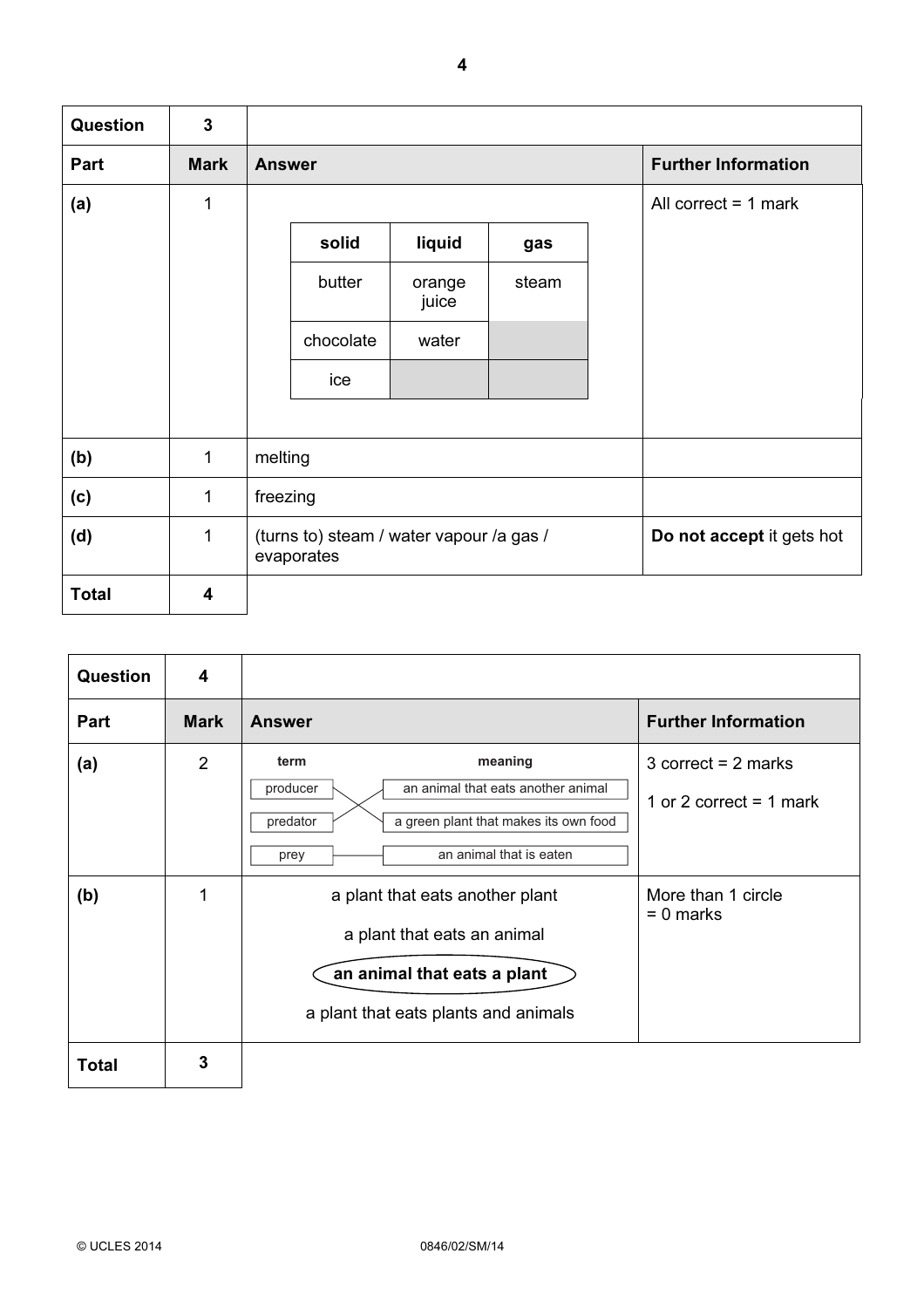| Question     | 5           |                                                                     |                                                                                   |
|--------------|-------------|---------------------------------------------------------------------|-----------------------------------------------------------------------------------|
| Part         | <b>Mark</b> | <b>Answer</b>                                                       | <b>Further Information</b>                                                        |
| (a)          | 1           | The puppet makes an image called a shadow on<br>the screen.         |                                                                                   |
| (b)          | 1           | move the puppet away from the light / move<br>puppet towards screen |                                                                                   |
| (c)          | 1           |                                                                     | Both boxes ticked = $0$<br>marks                                                  |
| (d)          | 1           | no image / no shadow                                                | <b>Accept the word nothing</b><br>or no 'light coming<br>through' or blank screen |
| <b>Total</b> | 4           |                                                                     |                                                                                   |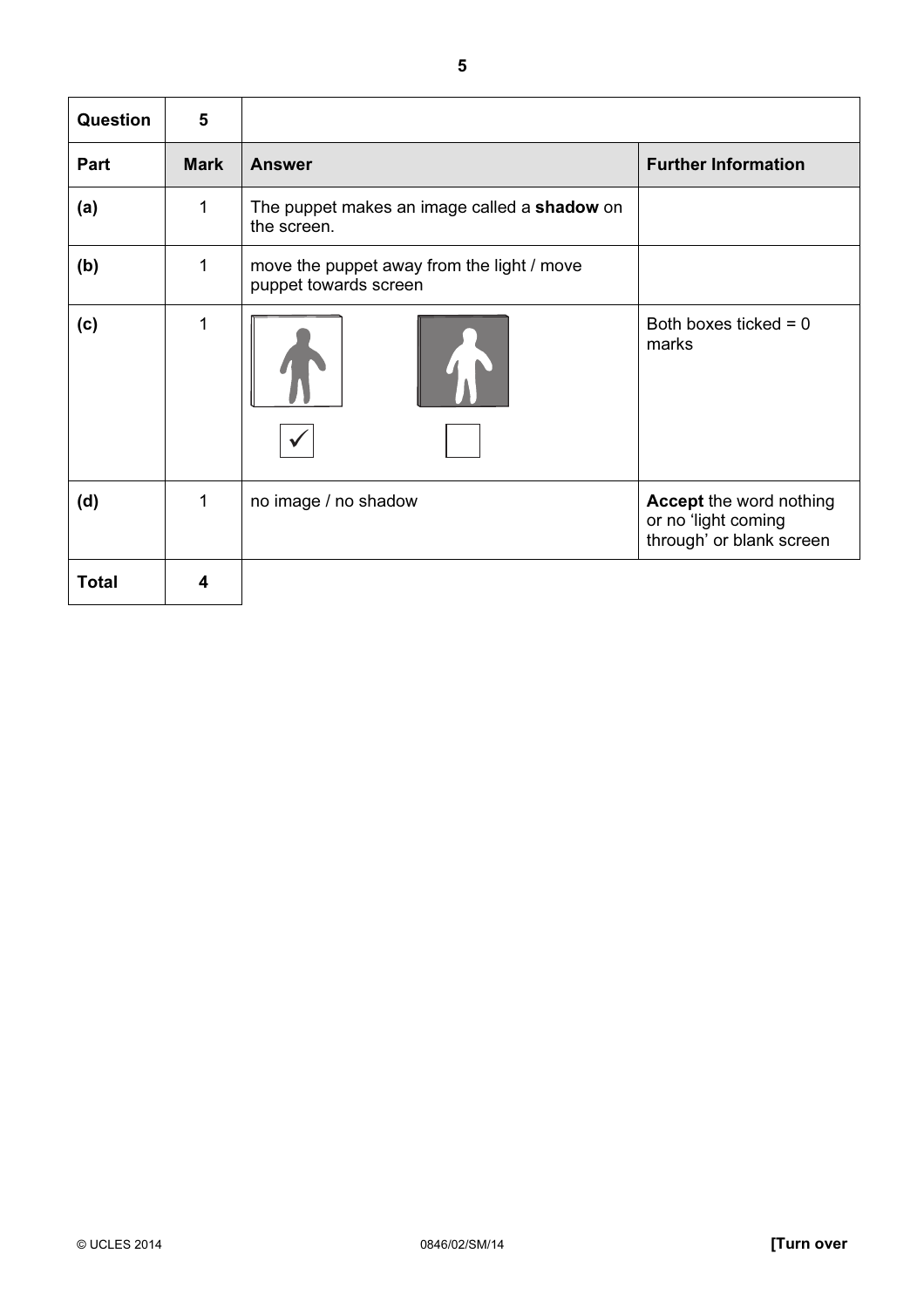| <b>Question</b> | 6           |                                              |                                  |
|-----------------|-------------|----------------------------------------------|----------------------------------|
| Part            | <b>Mark</b> | <b>Answer</b>                                | <b>Further Information</b>       |
| (a)             | 1           | B                                            | Accept 78                        |
|                 |             |                                              | 2 or more answers $= 0$<br>marks |
| (b)             | 1           | C                                            | Accept 100                       |
|                 |             |                                              | 2 or more answers<br>$= 0$ marks |
| (c)             | 2           | During boiling liquid changes into a gas.    | Each correct sentence $= 1$      |
|                 |             | During freezing liquid changes into a solid. | mark                             |
| <b>Total</b>    | 4           |                                              |                                  |

| Question     | $\overline{7}$ |                                           |              |                                                                 |
|--------------|----------------|-------------------------------------------|--------------|-----------------------------------------------------------------|
| Part         | <b>Mark</b>    | <b>Answer</b>                             |              | <b>Further Information</b>                                      |
|              | 1              | measure the shoots                        |              | 1 tick, correct = $1$ mark<br>2 ticks, 1 correct<br>$= 0$ marks |
|              |                | put the pots in the same place            | $\checkmark$ | 3 ticks, 1 correct<br>$= 0$ marks                               |
|              |                | measures each shoot on a different<br>day |              | 4 ticks = $0$ marks                                             |
|              |                | uses 4 different pots                     |              |                                                                 |
| <b>Total</b> |                |                                           |              |                                                                 |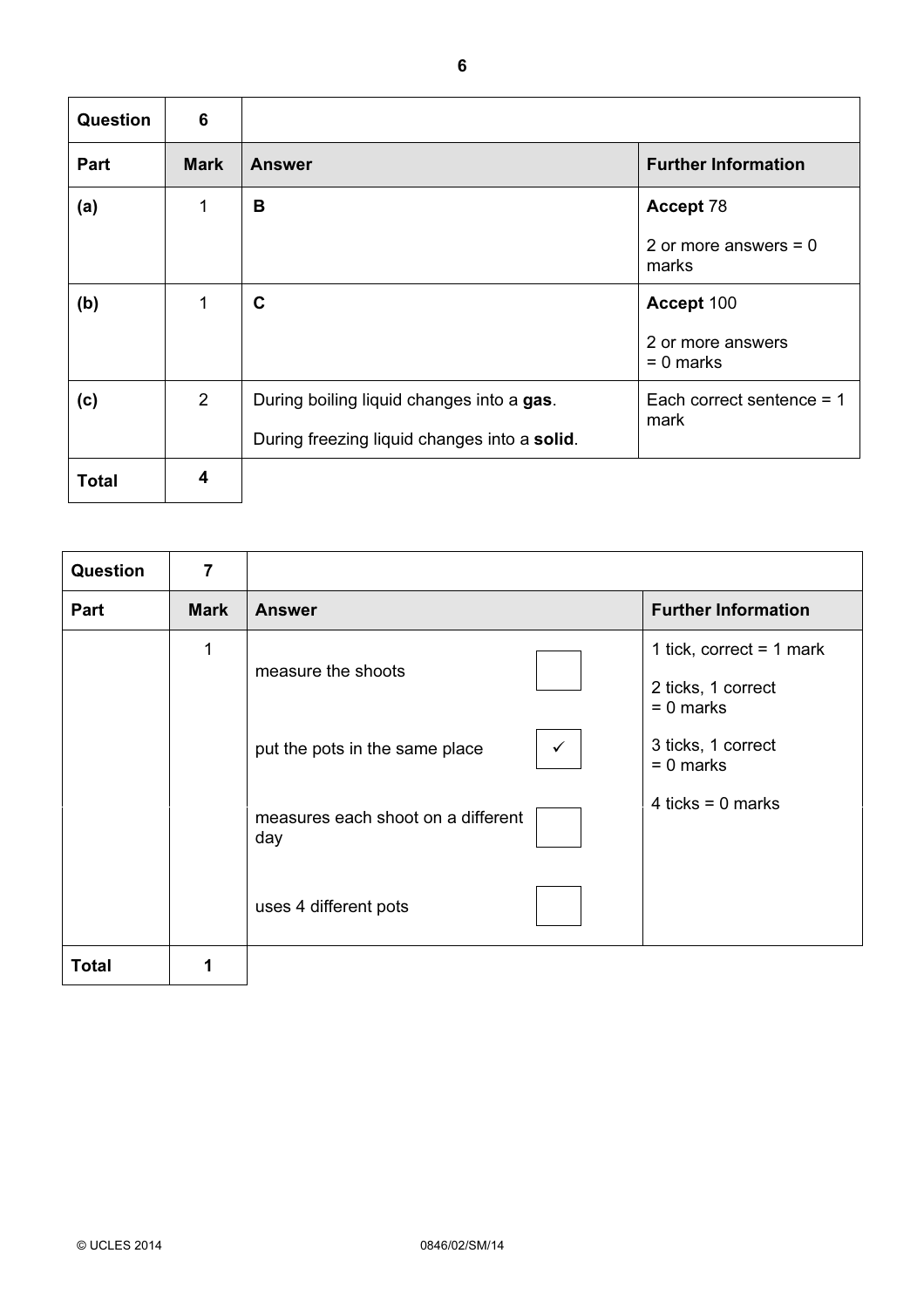| <b>Question</b> | 8           |                                                    |                                   |
|-----------------|-------------|----------------------------------------------------|-----------------------------------|
| Part            | <b>Mark</b> | <b>Answer</b>                                      | <b>Further Information</b>        |
| (a)             |             | <b>B</b> and <b>C</b>                              |                                   |
| (b)             |             | D                                                  |                                   |
| (c)             | 2           | animals<br>hooks to fur / they stick to the animal | Each correct answer<br>$= 1$ mark |
| <b>Total</b>    | 4           |                                                    |                                   |

| <b>Question</b> | 9           |                                        |                                                    |
|-----------------|-------------|----------------------------------------|----------------------------------------------------|
| Part            | <b>Mark</b> | <b>Answer</b>                          | <b>Further Information</b>                         |
|                 | 3           | equipment<br>measurement               | Each correct answer = $1$<br>mark                  |
|                 |             | ruler<br>mass of tablet<br>thermometer | Each measurement must<br>only have one line coming |
|                 |             | temperature of the<br>beaker<br>water  | from it                                            |
|                 |             | measuring cylinder<br>volume of water  |                                                    |
|                 |             | balance                                |                                                    |
| <b>Total</b>    | 3           |                                        |                                                    |

| <b>Question</b> | 10             |                                                                                                                                                                  |                                                                                     |
|-----------------|----------------|------------------------------------------------------------------------------------------------------------------------------------------------------------------|-------------------------------------------------------------------------------------|
| <b>Part</b>     | <b>Mark</b>    | <b>Answer</b>                                                                                                                                                    | <b>Further Information</b>                                                          |
| (a)             | 1              | predaceous insects                                                                                                                                               | Do not accept insects                                                               |
| (b)             | $\overline{2}$ | foxes, owls, snakes                                                                                                                                              | Any order<br>3 correct = $2$ marks<br>2 correct = $1$ mark<br>1 correct = $0$ marks |
| (c)             | 1              | Any one from:<br>plants $\rightarrow$ mice $\rightarrow$ foxes<br>plants $\rightarrow$ mice $\rightarrow$ owls<br>plants $\rightarrow$ mice $\rightarrow$ snakes |                                                                                     |
| <b>Total</b>    | 4              |                                                                                                                                                                  |                                                                                     |

H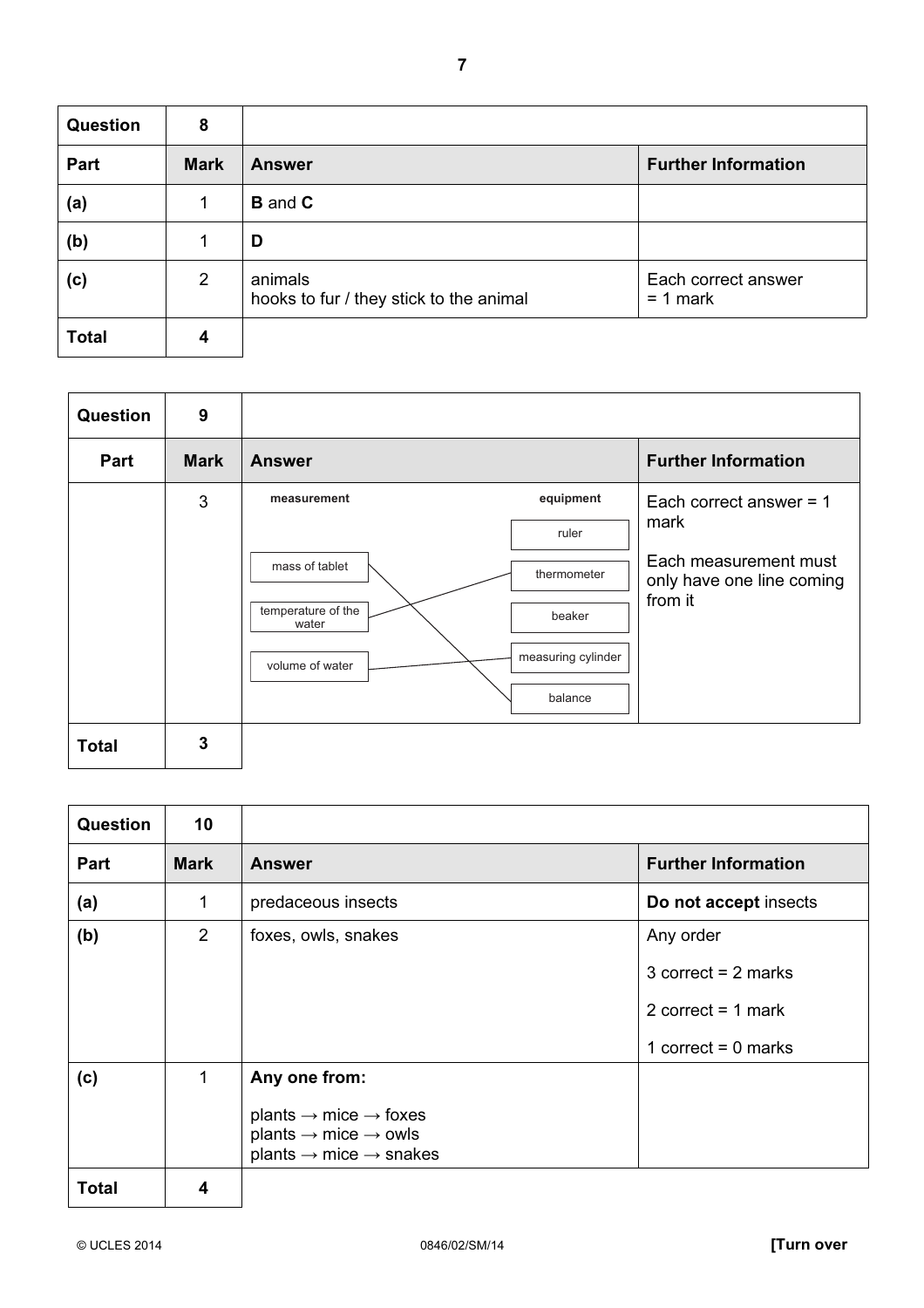| Question     | 11          |                                     |                                                                                                                             |
|--------------|-------------|-------------------------------------|-----------------------------------------------------------------------------------------------------------------------------|
| Part         | <b>Mark</b> | <b>Answer</b>                       | <b>Further Information</b>                                                                                                  |
| (a)          | 1           | vibration(s)                        |                                                                                                                             |
| (b)          | 1           | hits a smaller key                  |                                                                                                                             |
| (c)          | 1           | 13:00                               | Accept 1 pm                                                                                                                 |
| (d)          | 1           | gets louder and then softer/quieter | Accept goes up and then<br>goes down                                                                                        |
| (e)          | 1           | insulates from sound                | <b>Accept</b> absorbs / muffles<br>sound<br>or<br>does not let sound<br>through / foam is sound<br>proof / foam stops sound |
| <b>Total</b> | 5           |                                     |                                                                                                                             |

| <b>Question</b> | 12          |                |                            |
|-----------------|-------------|----------------|----------------------------|
| Part            | <b>Mark</b> | <b>Answer</b>  | <b>Further Information</b> |
| (a)             |             | chalk          |                            |
| (b)             |             | sugar solution | Do not accept solution     |
| (c)             |             | 2(g)           |                            |
| <b>Total</b>    | 3           |                |                            |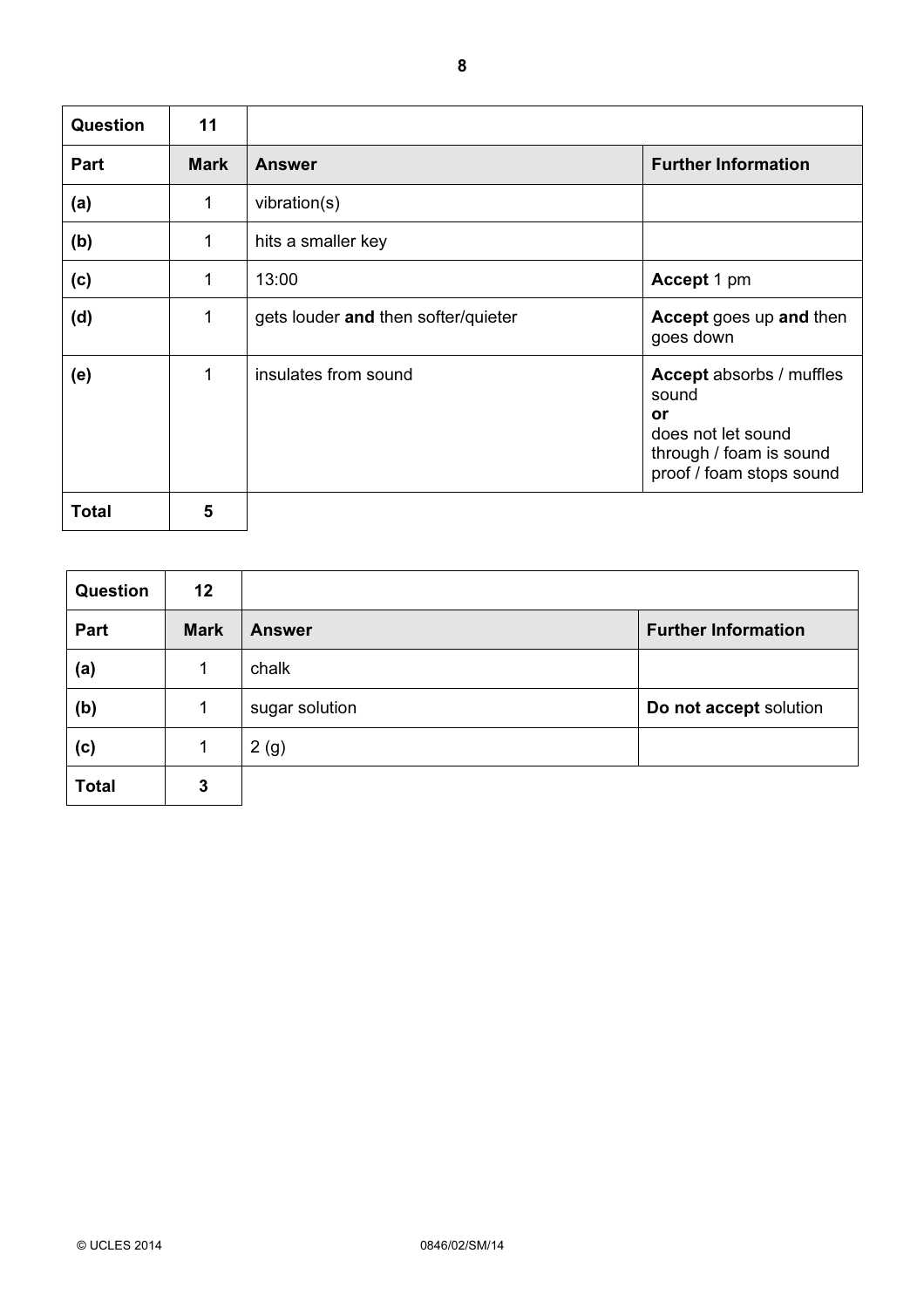| Question     | 13          |                                                                                                                                                                                                                                                                                |                                                                                                                             |
|--------------|-------------|--------------------------------------------------------------------------------------------------------------------------------------------------------------------------------------------------------------------------------------------------------------------------------|-----------------------------------------------------------------------------------------------------------------------------|
| Part         | <b>Mark</b> | <b>Answer</b>                                                                                                                                                                                                                                                                  | <b>Further Information</b>                                                                                                  |
| (a)          | 2           | from<br>to                                                                                                                                                                                                                                                                     | 1 mark for each                                                                                                             |
|              |             | the body<br>the heart                                                                                                                                                                                                                                                          |                                                                                                                             |
|              |             | the lungs<br>the body<br><u> The Community of the Community of the Community of the Community of the Community of the Community of the Community of the Community of the Community of the Community of the Community of the Community of the Community of</u><br>$\rightarrow$ |                                                                                                                             |
|              |             | the heart<br>the lungs<br>$\checkmark$<br>A.                                                                                                                                                                                                                                   |                                                                                                                             |
|              |             | the heart<br>the body<br>$\checkmark$<br>Ă.                                                                                                                                                                                                                                    |                                                                                                                             |
| (b)          | 2           | oxygen<br>nutrients / food                                                                                                                                                                                                                                                     | Either order<br>Allow O <sub>2</sub> for oxygen<br>Accept hormones,<br>water,<br>enzymes,<br>sugar,<br>proteins,<br>glucose |
| (c)          | 1           | carbon dioxide                                                                                                                                                                                                                                                                 | Accept CO <sub>2</sub>                                                                                                      |
| <b>Total</b> | 5           |                                                                                                                                                                                                                                                                                |                                                                                                                             |